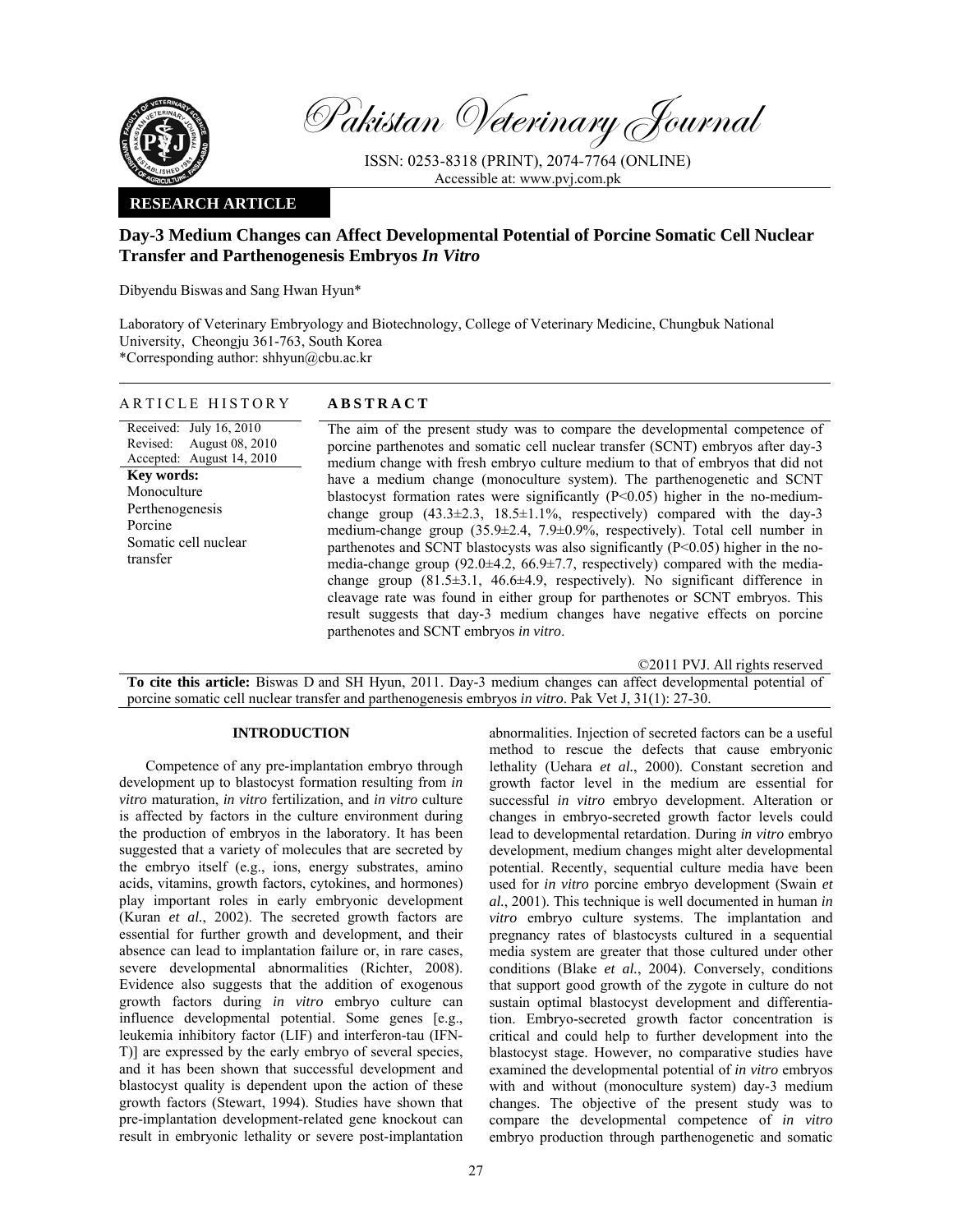cell nuclear transfer (SCNT) technology using a day-3 porcine zygotic medium-3 (PZM-3)-change group and a no-medium-change group.

#### **MATERIALS AND METHODS**

#### **Ovary collection, recovery and** *in vitro* **oocyte maturation**

Ovaries of pre-pubertal gilts were collected from a commercial abattoir. The follicular contents were aspirated from 3- to 7-mm superficial antral follicles with a 10-ml disposable syringe and 20-gauge needle. Cumulus-oocyte complexes (COC) with at least three layers of compact cumulus cells and with homogenous cytoplasm were selected and a group of 50-60 COCs were cultured in tissue culture medium-199 (M-199) (Invtrogen, Grand Island, NY) supplemented with 0.6 mM cysteine, 0.91 mM pyruvate, 15 ng/ml epidermal growth factor, 75 µg/ml kanamycin, 1 µg/ml insulin and 10% porcine follicular fluid in each well of four-well multi dish (Nunc, Roskilde, Denmark). The COCs were then statically cultured at 39°C in a humidified atmosphere containing  $5\%$  CO<sub>2</sub> with 10 IU/ml eCG (Intervet International BV, Boxmeer, Holland) and 10 IU/ml hCG (Intervet International BV). After 20–22 h of maturation with hormones, the oocytes were washed two times in fresh maturation medium before being cultured in hormone-free medium for an additional 18 h for SCNT and 22 h for PA. The pFF was prepared according to Hyun *et al.* (2003) and stored at -20 $^{\circ}$ C until use.

#### **Donor cells preparation**

Porcine ear skin fibroblasts from adult female pigs were seeded in to four-well plates and were grown in Dulbecco's modified Eagle medium (DMEM) with 1 mM sodium pyruvate, 1% (v/v) non-essential amino acids (Invitrogen, USA), and 10 µg/ml penicillin–streptomycin solution, which was supplemented with  $10\%$  (v/v) fetal bovine serum from a single batch until a complete monolayer of cells had formed. The donor cells were synchronized at the G0/G1 stage of the cell cycle by contact inhibition for 3–4 days. The cells of the same passage were used in each replicate for the various treatments. The individual cells were retrieved from the monolayer by trypsinization for  $\sim$ 1 min and subsequently used for SCNT.

## **SCNT and parthenogenesis**

After 40 h of IVM, cumulus-cell-free oocytes were incubated for 2 min in manipulation medium (calcium free TLH-BSA) containing 5 µg/ml Hoechst 33343 and 7.5 µg/ml cytoclasin B (Sigma-Aldrich Co). Following incubation, the oocytes were transferred into a drop of manipulation medium containing 7.5 µg/ml cytoclasin B and were overlaid with warm mineral oil. The zona pellucida was partially dissected with a fine glass needle near the first polar body (PB). The first PB and adjacent cytoplasm  $(\sim 10\%)$ , presumably containing the metaphase-II chromosomes, were extruded by squeezing the oocytes with the same needle. Enucleation was confirmed under an epifluorescence microscope (TE 300, Nikon, Tokyo, Japan). Using a injecting pipette, a 12–15-µm trypsinized fetal fibroblast with a smooth surface was transferred into the periviteline space through the same slit of an enucleated oocyte. The reconstructed couplets were

equilibrated with 0.26 M mannitol containing 0.5 mM HEPES,  $0.001$  mM CaCl<sub>2</sub>, and  $0.05$  mM MgSO<sub>4</sub> for  $2-3$ min and transferred to a 1 mm fusion chamber containing overlaid with same mannitol solution. Membrane fusion and activation were done according to Song *et al*. (2009). Activated oocytes were washed and cultured in PZM-3 medium supplemented with 3 mg/ml fatty-acid free BSA and placed in humidified incubator at 39°C under 5%  $CO<sub>2</sub>$ .

For PA, the MII oocytes at 42 h of IVM were activated using a pulse sequence identical to that used to activate SCNT oocytes. The culture procedures of PA embryos were similar to SCNT embryos. Cleavage and blastocyst formation were evaluated at 48 and 168 h post activation, respectively, with the day of SCNT or PA designated Day 0.

#### **Embryo evaluation and nuclear staining**

Blastocysts considered viable were washed with 1% PVA in Dulbecco's phosphate buffered saline (DPBS) for 1 min and then fixed with 100% ethanol containing 10 µg/ml Hoechst for 5 min. Then, the blastocysts were mounted on glass slides in a drop of 100% glycerol and squashed gently with a coverslip. The nuclei were counted using fluorescence microscopy.

## **Embryo culture procedure**

Following activation, the culture medium was changed on day 3 with fresh PZM-3 medium and cultured for further development. In the other group, the medium was unchanged up to day 7. At day 4 in both *in vitro*  cultures (IVC), medium was supplemented with 10% FBS (final concentration) (Invitrogen, Carlsbad, CA).

The data were statistically analyzed by student *t*-test using GraphPad Version 5.0 with a probability level of P<0.05 being considered significant.

#### **RESULTS**

A total of 613 parthenogenetic activated embryos were randomly allocated into two groups of six replicates and were examined for developmental potential (Table 1). The parthenogenetic blastocyst formation rate and total cell number per blastocyst (Fig. 1: D) was significantly higher (43.3  $\pm$  2.3%, 92.0  $\pm$  4.2, respectively) in the nomedium-change group as compared with the medium change group  $(35.9 \pm 2.4\%, 81.5 \pm 3.1,$  respectively). No significant difference in cleavage rate was observed between the two groups.

After SCNT, a total of 829 oocytes were injected in five replicates (Table 2). As shown in Table 2, the blastocyst formation rate and total cell number per blastocyst (Fig. 1: B) significantly increased  $(18.5 \pm 1.1\%$ ,  $66.9 \pm 7.7$ , respectively) in the no-medium-change group compared with the medium change group (7.9±0.9%, 46.6±4.9, respectively). No significant difference in cleavage rate was found in either group for parthenotes or SCNT embryos.

#### **DISCUSSION**

A good embryological laboratory is a major factor in a successful assisted reproductive technology (ART) program. The choice of culture system used is a matter of individual preference and previous experience. Two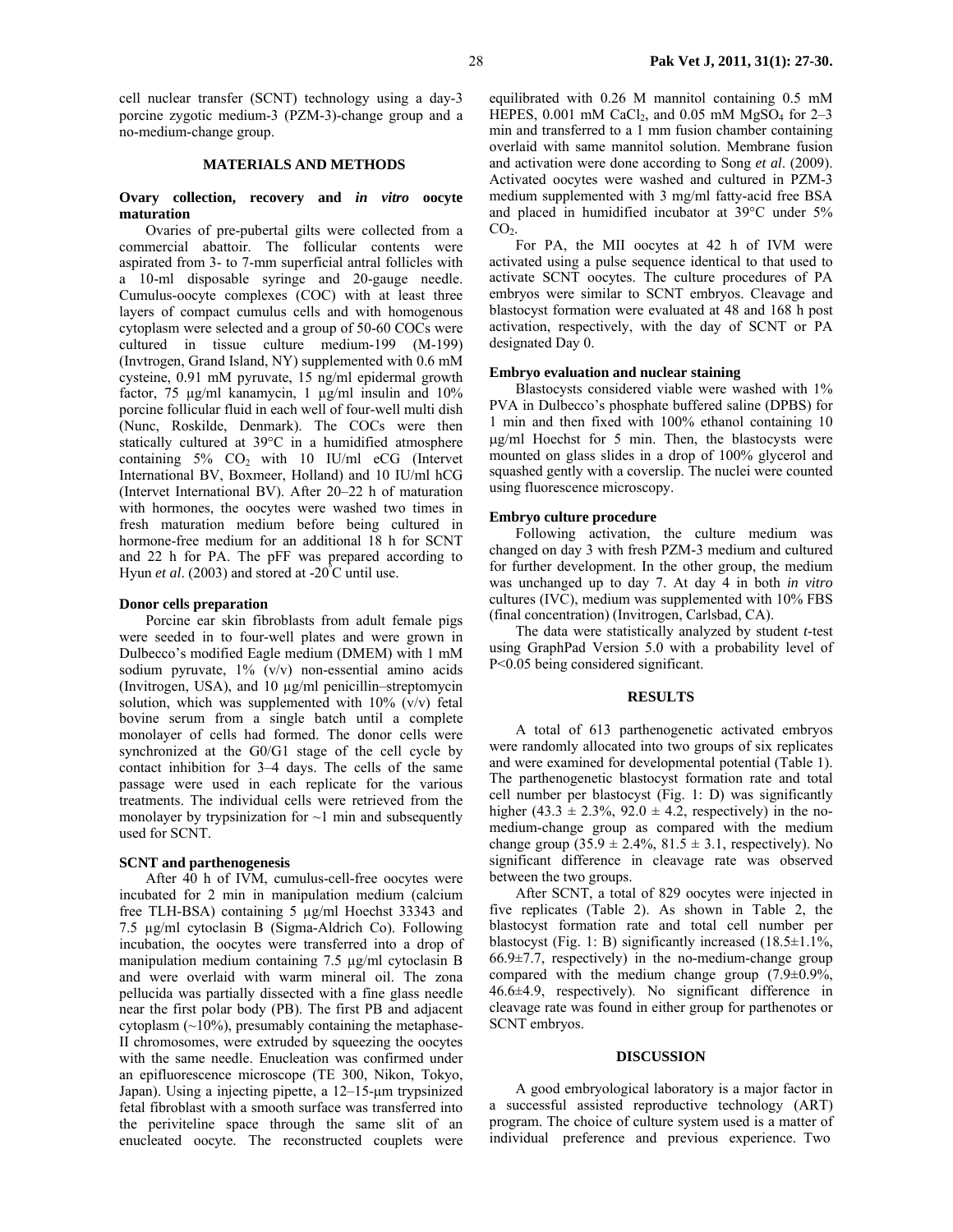

**Fig. 1:** Nuclei of blastocyst stained with Hoechst at 168 h after activation in medium change (A: SCNT and C: parthenotes) and nomedium-change group (B: SCNT and D: parthenotes) (x400).

| <b>Table 1:</b> Effects of medium changes at day-3 on developmental potential of porcine in vitro parthenogenetic embryos |                     |               |                   |                   |                                      |  |  |  |  |
|---------------------------------------------------------------------------------------------------------------------------|---------------------|---------------|-------------------|-------------------|--------------------------------------|--|--|--|--|
| Group                                                                                                                     | <b>Replications</b> | Total oocytes | Cleavage          | <b>Blastocyst</b> | Total cell number/BL                 |  |  |  |  |
|                                                                                                                           |                     | cultured      | (%)               | $(\%)^*$          | (Lowest-Highest)                     |  |  |  |  |
| Medium change                                                                                                             |                     | 314           | $257(85.4\pm2.7)$ | $92(35.9\pm2.4)a$ | $81.5 \pm 3.1$ a (36-134)            |  |  |  |  |
| No medium change                                                                                                          |                     | 299           | $258(86.2\pm1.6)$ | III (43.3±2.3)b   | $92.0 \pm 4.2$ <sup>b</sup> (41-167) |  |  |  |  |

\*Percentage of cleaved embryos. a,bValues with different superscripts in the same column are significantly different ( $p$ <0.05).

**Table 2:** Effects of medium changes at day 3 on developmental potential of porcine *in vitro* SCNT produced embryos.

| Group         | Repli-  | Fotal oocytes | Fusion              | Cleavage          | Blastocyst                        | Total cell number/BL                     |
|---------------|---------|---------------|---------------------|-------------------|-----------------------------------|------------------------------------------|
|               | cations | injected      | $(\%)$              | (%)               | $(\%)^*$                          | (Lowest-Highest)                         |
| Medium change |         | 420           | $328(77.9 \pm 1.7)$ | $205(62.6\pm3.2)$ | $16$ (7.9 $\pm$ 0.9) <sup>a</sup> | $46.6 \pm 4.9$ a (20-73)                 |
| No medium     |         | 409           | $302(73.1\pm1.8)$   | $194(63.8\pm3.5)$ | $36 (18.5 \pm 1.1)^b$             | $66.9 \pm 7.7$ <sup>b</sup> $(32 - 121)$ |
| change        |         |               |                     |                   |                                   |                                          |

\* Percentage of cleaved embryos. a,b Values with different superscripts in the same column are significantly different (P<0.05).

methods are widely and successfully used under *in vitro* embryo culture, i.e., monoculture and sequential culture systems and a debate about the relative merits of *in vitro* culture systems continues. *In vitro* embryo culture medium was developed according to embryo metabolism. Sequential embryo culture mediums were used according to embryo requirements. Before embryo compaction, embryos have low metabolic activity and need a low level of glucose in a pyruvate-preferred nutrient medium (Flood and Wiebold, 1988). After compaction, embryos need a glucose-preferred nutrient medium, as well as an essential and non-essential amino acid-based medium (Lane and Gardner, 1997).

During *in vitro* embryo culture, the post-activation environment in which embryos are cultured is critical for normal development. This includes i) the first cleavage division, ii) the activation of the embryonic genome at the 8–16 cell stage, iii) compaction of the morula on day 5 and iv) blastocyst formation on day 6–7, which involves the trophoectoderm and the inner cell mass formation (Lonergan *et al.*, 2006). During this period, the embryo

itself secretes growth factors that create a microenvironment that is essential for further growth and differentiation. Our study showed that day-3 medium changes with fresh medium without any supplementation altered the blastocyst formation rate and total cell number per blastocyst in parthenogenetic and SCNT embryos. This result is supported by another study (Swain *et al.*, 2001) in porcine *in vitro* fertilization (IVF) embryos, which found that the blastocyst formation rate was significantly lower in sequential culture medium than in monoculture medium. Therefore, it is clearly indicated that any modification of the culture environment that could affect any or all of these processes might have a major effect on embryo quality. During *in vitro* embryo culture, constant growth factor secretion and level is important. At that time, embryo-secreted growth factors act in a paracrine or autocrine fashion. Many attempts have been made to determine whether pre-implantation development, cleavage and differentiation of the blastocyst are influenced by endogenous or exogenous growth factors. The addition of growth factors (e.g., IGF-